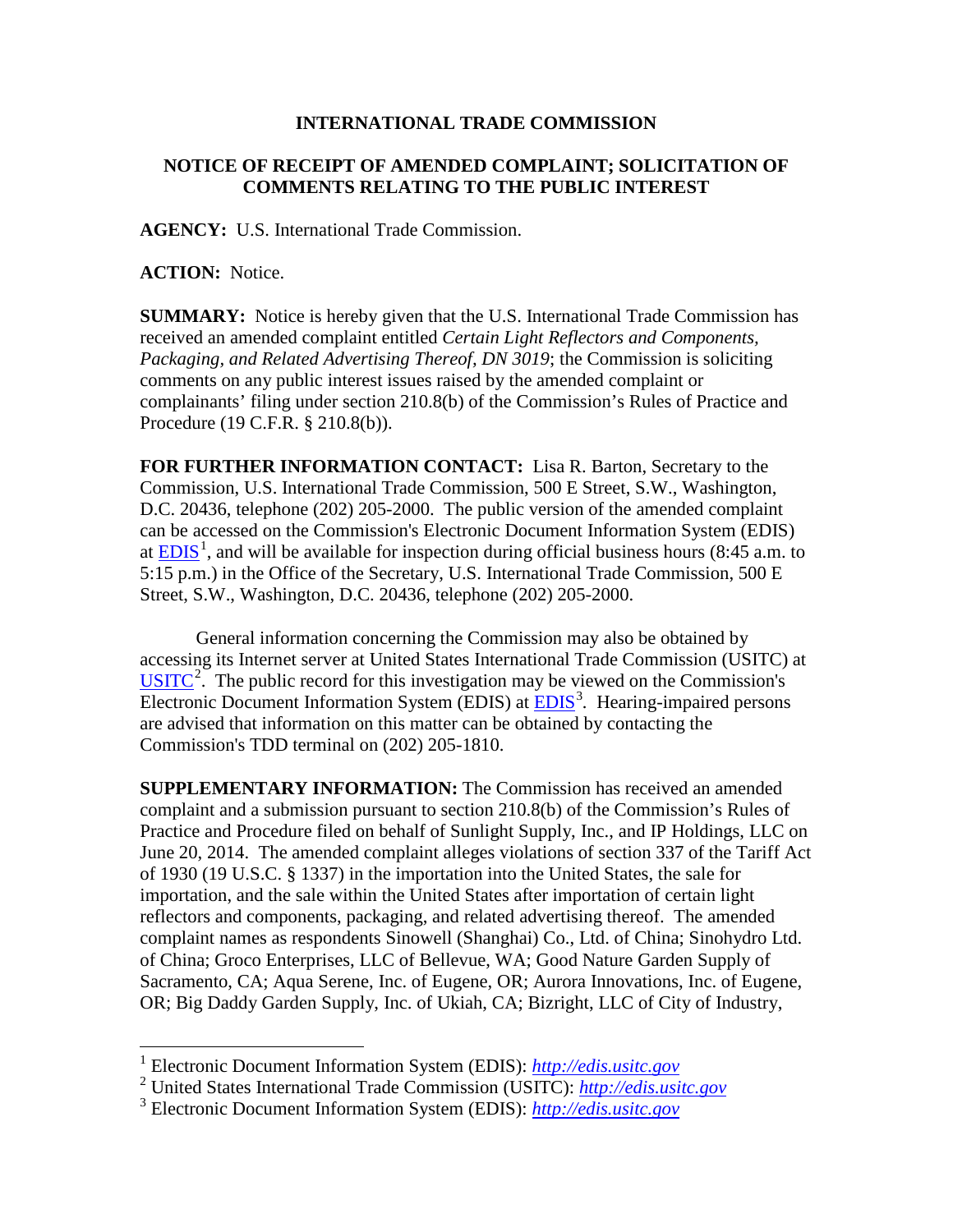CA; Coinstar Procurement, LLC of Bellevue, WA; The Hydro Source II, Inc. of Santa Fe Springs, CA; Insun, LLC of Bellevue, WA; Lumz' N. Blooms, Ltd. Corp. of Apopka, FL; Parlux LP of Snohomish, WA; Silversun, Inc. of Gig Harbor, WA; and Zimbali Group, Inc. of Bellevue, WA. The complainants request that the Commission issue a general exclusion order, or in the alternative, a limited exclusion order and cease and desist orders.

Proposed respondents, other interested parties, and members of the public are invited to file comments, not to exceed five (5) pages in length, inclusive of attachments, on any public interest issues raised by the amended complaint or section 210.8(b) filing. Comments should address whether issuance of the relief specifically requested by the complainants in this investigation would affect the public health and welfare in the United States, competitive conditions in the United States economy, the production of like or directly competitive articles in the United States, or United States consumers.

In particular, the Commission is interested in comments that:

- (i) explain how the articles potentially subject to the requested remedial orders are used in the United States;
- (ii) identify any public health, safety, or welfare concerns in the United States relating to the requested remedial orders;
- (iii) identify like or directly competitive articles that complainants, their licensees, or third parties make in the United States which could replace the subject articles if they were to be excluded;
- (iv) indicate whether complainants, complainants' licensees, and/or third party suppliers have the capacity to replace the volume of articles potentially subject to the requested exclusion order and/or a cease and desist order within a commercially reasonable time; and
- (v) explain how the requested remedial orders would impact United States consumers.

Written submissions must be filed no later than by close of business, eight calendar days after the date of publication of this notice in the *Federal Register*. There will be further opportunities for comment on the public interest after the issuance of any final initial determination in this investigation.

Persons filing written submissions must file the original document electronically on or before the deadlines stated above and submit 8 true paper copies to the Office of the Secretary by noon the next day pursuant to section 210.4(f) of the Commission's Rules of Practice and Procedure (19 C.F.R. § 210.4(f)). Submissions should refer to the docket number ("Docket No.3019") in a prominent place on the cover page and/or the first page.